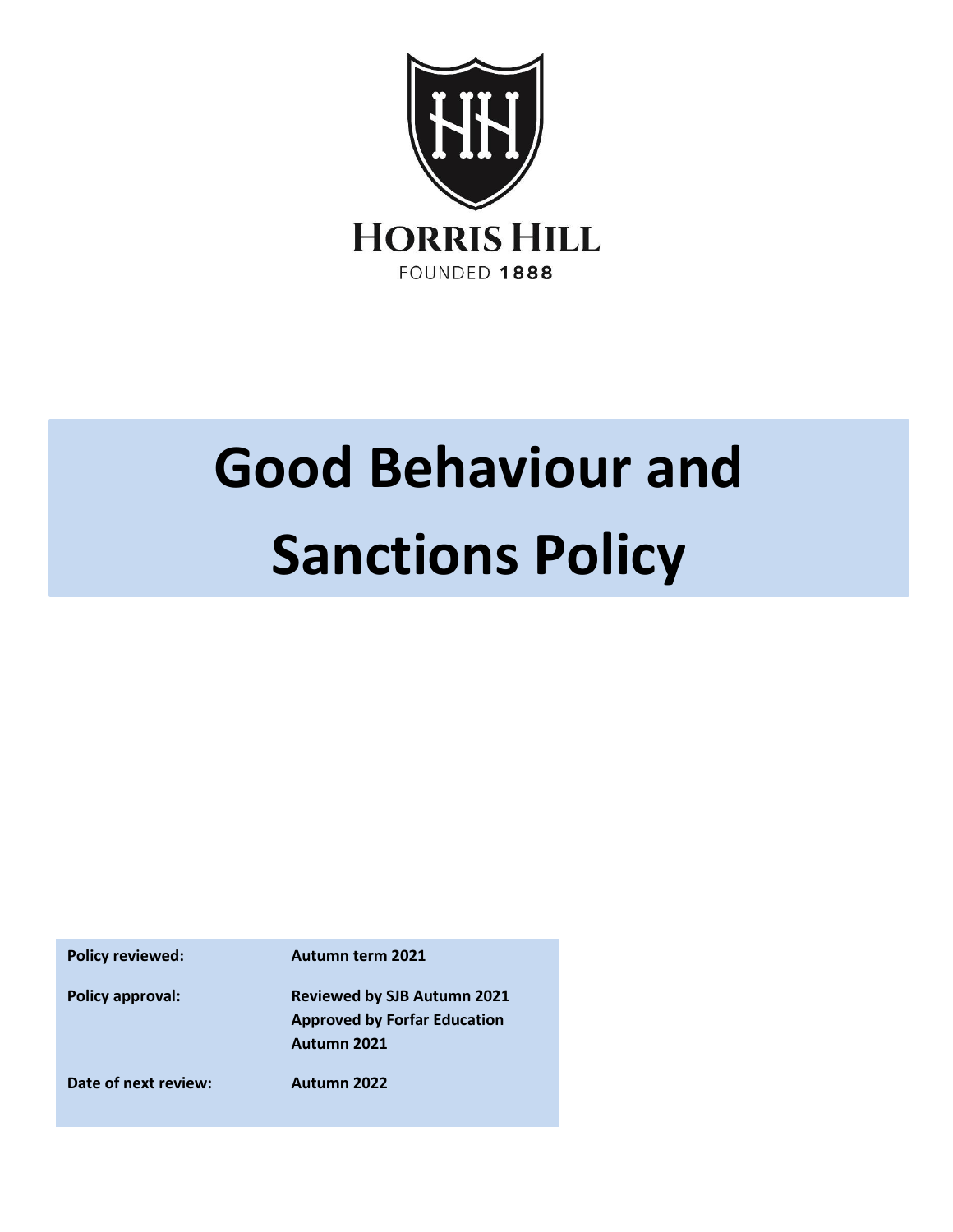Horris Hill recognises the need to promote among its pupils self-discipline and a proper regard for authority. Good behaviour is encouraged as well as respect for other people and their property. Encouragement, praise and acknowledgement of good pupil behaviour is seen as an essential part in maintaining a happy school in which all pupils are expected to exercise common sense and consideration of others at all times. Staff should set and maintain a culture where excellent behaviour and attendance is valued and expected by everyone in the school community.

The Deputy Headmaster has general responsibility for overseeing the promotion of good behaviour and discipline within the school although the Headmaster is informed of any serious breaches and acts accordingly.

In order to promote good behaviour and discipline, a consistent approach to behaviour management is considered essential. It is vital, therefore, that every member of staff maintains the highest levels of care and attention to the effective management of school routines and to the creation of an ordered environment. [Particular attention should be paid to the management of behaviour and routines with regard to Covid-19 as outlined in the DfE's 'Guidance for full opening: Schools'. ]

[With reference to Covid-19, attendance is mandatory from the start of the new school year, except where statutory exemptions apply.]

*This policy takes into account guidance contained in 'Behaviour & Discipline in Schools' (DfE 2016) and in '*Guidance for full opening: Schools' *(DfE 2020)*. *This policy should also be read in conjunction with the school's The Use of Force or Physical Restraint Policy which takes into account guidance contained in 'Use of Reasonable Force in Schools' (DfE).*

#### **The school strives to promote good behaviour through:**

- strong school leadership
- positive relationships which are fostered and modelled by adults
- individual guidance with regard to positive behaviour from Form Tutors.
- a smoothly ordered routine throughout the day and for all school events
- effective classroom management
- effective and thorough management of staff duty responsibilities
- reasonable and clear expectations to all members of the community based on a clear understanding of the school's ethos
- a system through which kind, helpful and thoughtful behaviour is recognised and celebrated
- a system through which inappropriate behaviour is identified and addressed quickly and effectively
- effective liaison with parents and other agencies
- effective management of pupils' transition from junior to middle and middle to senior parts of the school
- disciplinary action against pupils who are found to have made malicious accusations against staff
- effective and clear guidance to those pupils given particular responsibilities, with a member of staff directly responsible. Specific job descriptions are provided for these pupils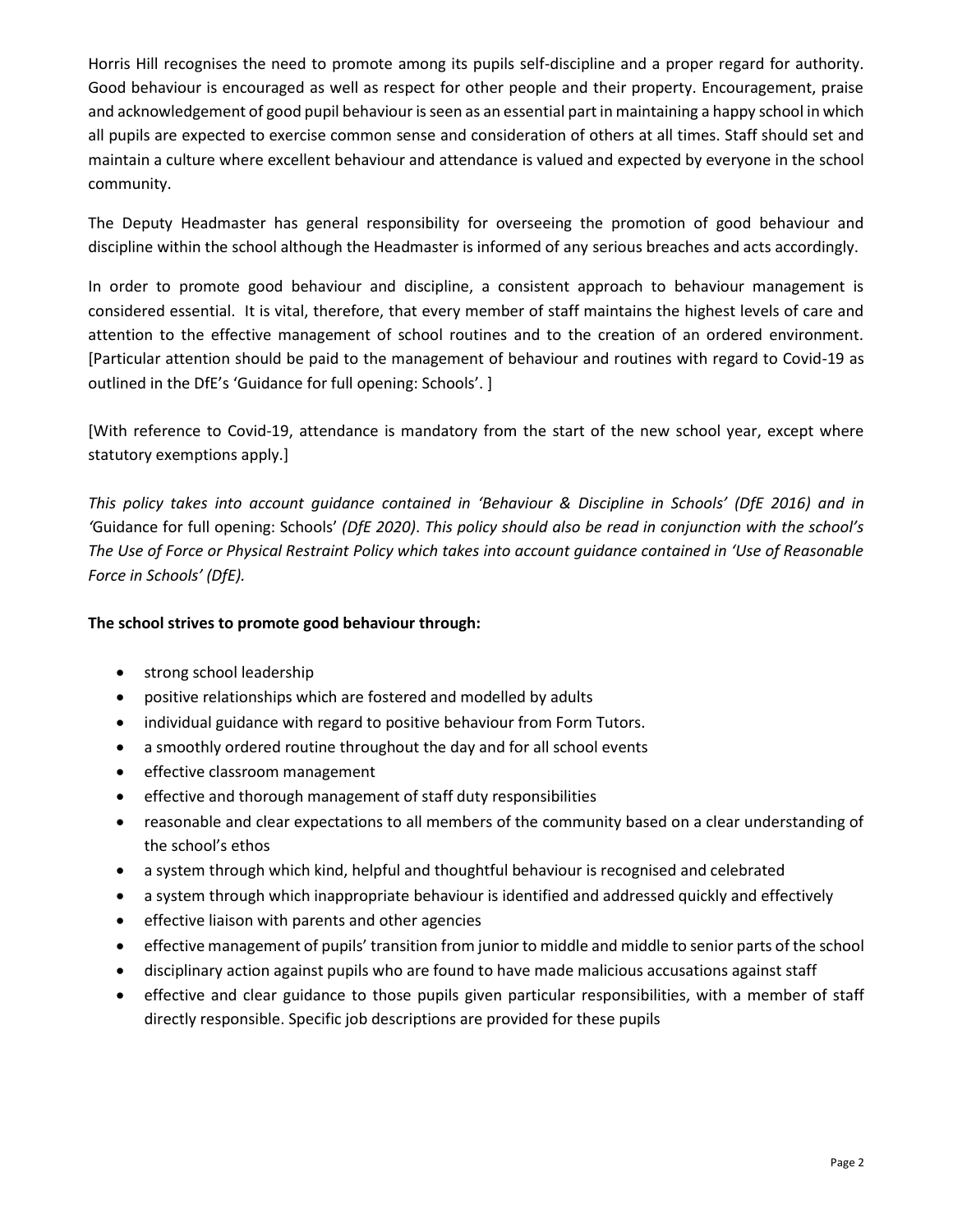#### **REWARDS AND RESPONSIBILITIES**

- Plusses are awarded for good behaviour and are recorded in the boys' Prep book on a weekly basis by the Form Tutor. These plusses link into the Colour system and count towards the boys' Colour score. There is no definitive list of actions deemed worthy of a Plus in order to maintain flexibility within the system.
- Good academic discipline can be rewarded by a Plus mark given by the teacher concerned. This is also recorded on the Colour chart for that pupil.
- Outstanding effort grades in the regular Orders is recognised by the award of a certificate in assembly and a letter is sent to the parents.
- Consistently good citizenship can be rewarded by the giving of positions of responsibility and trust. These include positions such as: Monitors, Heads of Colour, Form Captains etc.

#### **Typical rewards for good behaviour/citizenship might include:**

- Plus Marks
- Effort Grades
- Mentions and certificates given by the Headmaster in Assemblies
- Commendation/Award for Academic Effort with letter to parents
- Colour Ties
- Distinction Ties
- Positions of Responsibility

#### **MANAGEMENT OF POOR BEHAVIOUR**

Pupils will, nevertheless, make mistakes and need correction. Some will require more attention than others. Appropriate recording and communication is crucial to helping pupils see the consequences of their actions and thereby more readily learn from the mistakes they make. In many cases a quiet word from a member of staff, backed up by the tutor might be all it takes to rectify a situation and help prevent it from being repeated.

Serious offences, such as incidents of a physical attack, bullying, theft, dishonesty to an adult, vandalism or incidents such as spitting/coughing/breathing at or over others intentionally with the potential risk of spreading Covid-19 must always be brought to the attention of the Deputy Headmaster and the incident recorded by him, together with a record of the action taken.

Form Tutors and the Deputy Headmaster should be informed immediately of any more serious incident and support should be given for pupils whose conduct becomes a cause for concern. In these cases it is the pupil's Form Tutor who provides the initial support or who can arrange further support from specialised staff such as the learning support or school nurse or Deputy Headmaster. In more serious cases, the school might enlist the services of an outside body in consultation with the parents.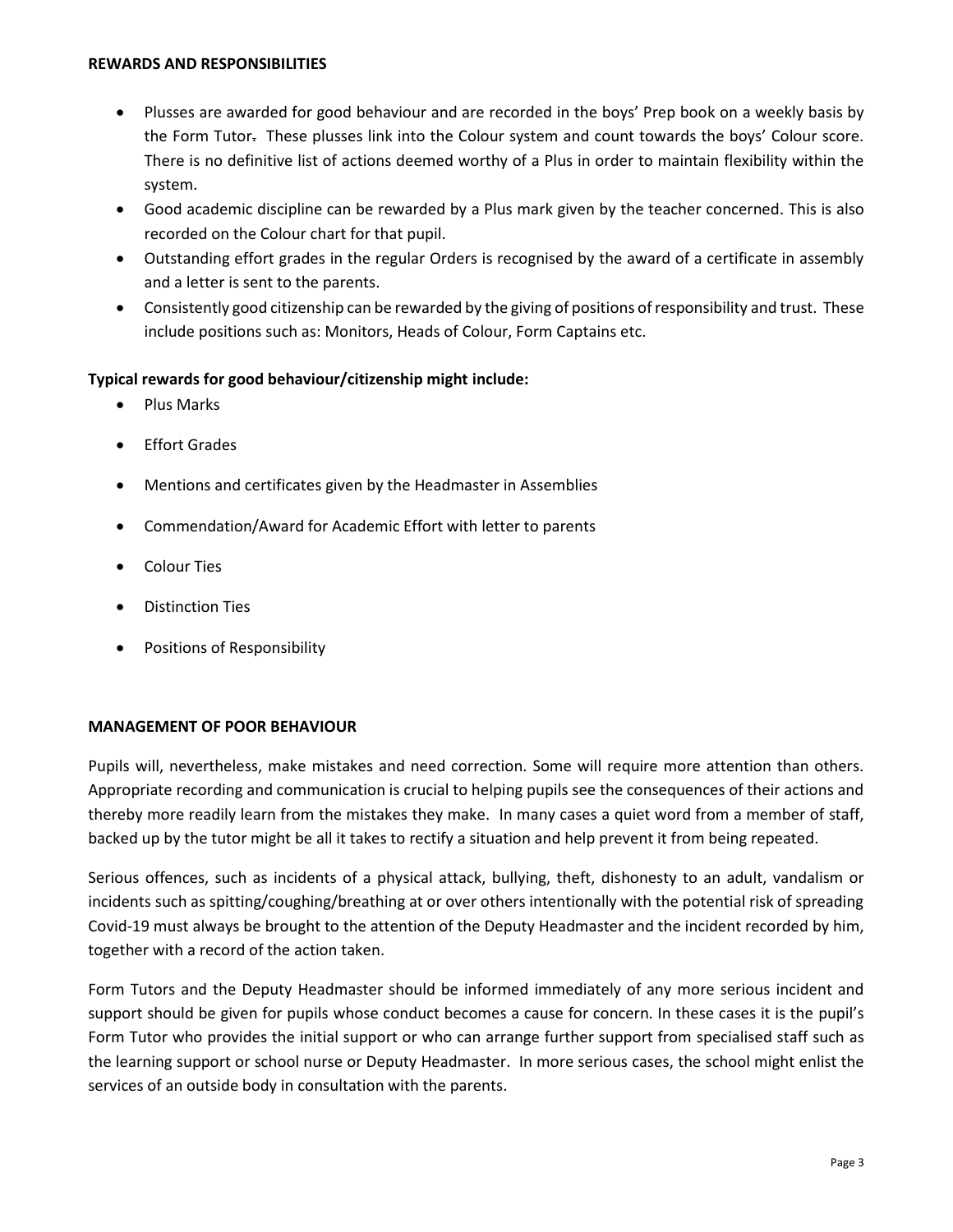Minor offences are recorded on the School's Engage portal daybook. All incidents should be dated with details of what took place, what action was taken and what further action may be required. In this way a pattern of behaviour can be seen in what might otherwise appear isolated misdemeanours.

Form Tutors should refer to the individual boy's record on Engage with regard to members of their form each week, so that any potential problems can be discussed at an early stage. The Deputy Headmaster must be informed of any concerning patterns of behaviour.

Under the terms of the Equality Act 2010 any issues with relation to pupils with special educational needs/disabilities should be handled in a manner appropriate to each individual case. Many pupils are likely to need some social and emotional support on their return to school and staff should take this into account when dealing with behaviour and sanctions. Some pupils will need extra support, such as those who have previously had poor attendance or fixed term exclusions as well as those new to the school, with special educational needs and disabilities (SEND) or who have not engaged with school during the coronavirus (COVID-19) outbreak.

## **Minor incidents**

All incidents must be dealt with on the spot by the staff present. Whilst it is not essential to pass on every minor incident to other adults, exchanges of any information concerning the behaviour of pupils, particularly to the Form Tutors, are always useful, either verbally, via email or by using the Engage portal.

Typical sanctions include:

- Removal from the group
- Carrying out a useful task for the community
- Withdrawal of privileges
- Removal of free time
- A minus mark which is recorded centrally on the Engage portal.

Staff should ensure that pupils act in some way to make amends, either by verbal or written apologies, and if appropriate by helping to clean up etc. The Deputy Headmaster will review the minuses given over a 7-day period. If a boy has received 3 or more minus marks in this period he will be removed from the whole school Friday evening event and placed in a detention. He will be required to complete a written review of his behaviour.

#### **Conduct Cards**

Conduct cards are given to a pupil in discussion with the pupil's tutor and staff. These cards are not to be seen as sanctions as such but more an aid to enable better behaviour. These cards typically run for a period of one week and will be seen daily by the pupil's tutor.

#### **More serious disciplinary offences**

It is hoped that the procedure listed above is enough to ensure that further sanctions are viewed as a last resort. Yet even here there is a sliding scale as we feel that such pupils need guidance and the opportunity to learn. These sanctions can only be given by the Headmaster.

The School keeps a register of sanctions imposed for serious misbehaviour. This would include the pupil's name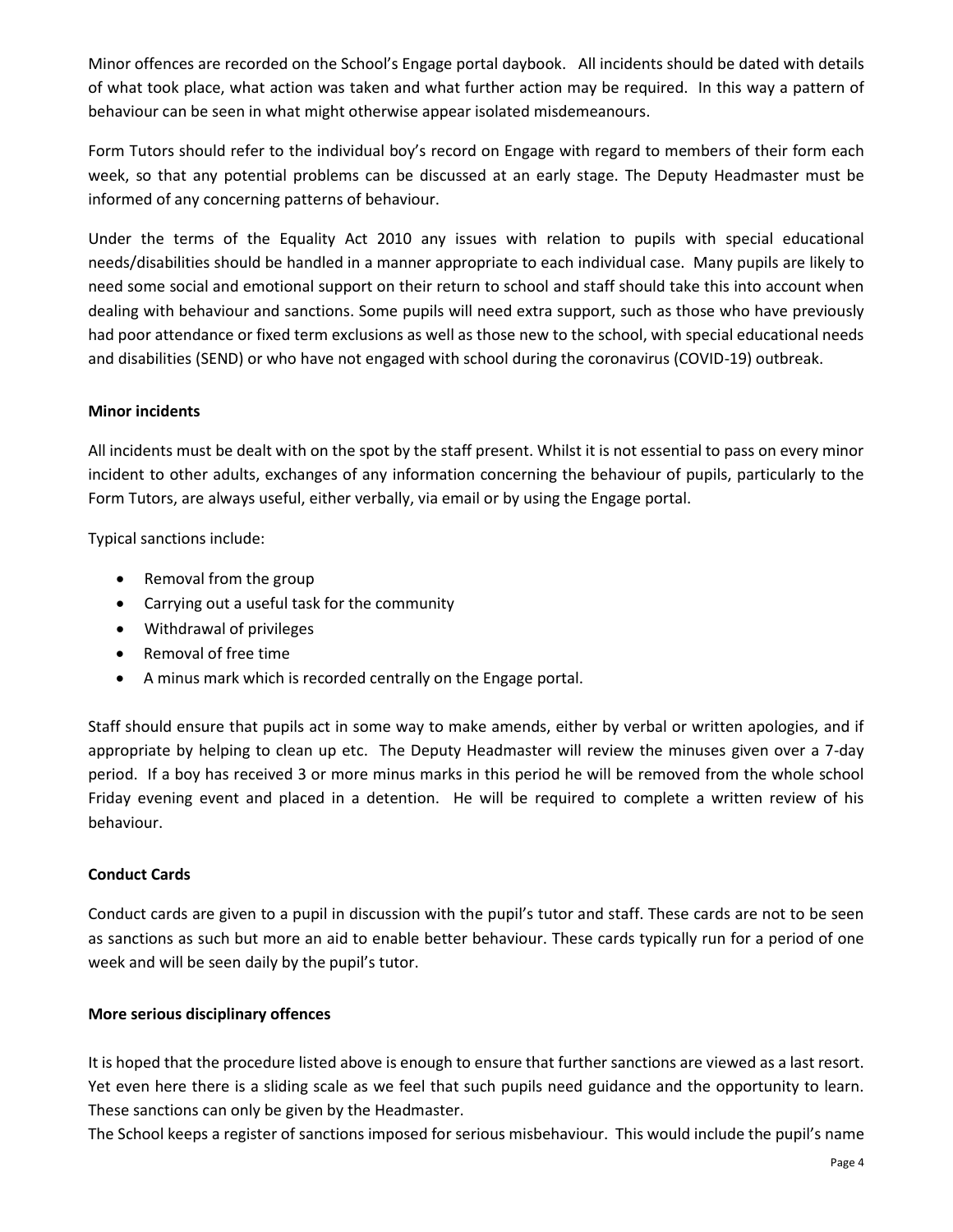and year group, the nature and date of the offence and the sanction imposed. This register is recorded and scrutinised by the Deputy Headmaster so that patterns can be identified.

Malicious accusations by a pupil against a member of staff would be considered a serious offence.

The following sanctions are recorded on the school portal :

- Informal Friday evening detention (member of SMT)
- Formal Friday evening Deputy Headmaster detention with parents informed
- Withdrawal from a school trip, activity or sporting event if deemed appropriate with parents informed
- Suspension
- Exclusion

# **Corporal Punishment is banned at Horris Hill**

#### **Physical Restraint**

Please refer to the school's Use of Force or Physical Restraint Policy.

## **Searching of Pupils and/or Pupil Property**

School staff can search a pupil for any item, with the agreement of the pupil. The ability to give consent may be influenced by the child's age or other factors. Ideally, a search should take place with the pupil present, unless this compromises the investigation of a serious offence. Any search should only take place with at least two members of staff present, except where the safety of a pupil or others makes this impossible.

The Headmaster and staff authorised by him have a statutory power to search pupils or their possessions, without consent, where they have reasonable grounds for suspecting that the pupil may have a prohibited item. Prohibited items are:

- knives or weapons
- alcohol
- illegal drugs
- stolen items
- tobacco and cigarette papers
- fireworks
- pornographic images
- any article that the member of staff reasonably suspects has been, or is likely to be used:
- to commit an offence
- to cause personal injury to, or damage to the property of, any person (including the pupil)

The Headmaster and authorised staff can also search for any item banned by the school rules, or which they may have reason to believe may lead to harm of the pupil or other individuals.

More detailed advice on searching of pupils can be found in *'Searching, screening and confiscation – advice for head teachers, school staff and governing bodies' (January 2018).*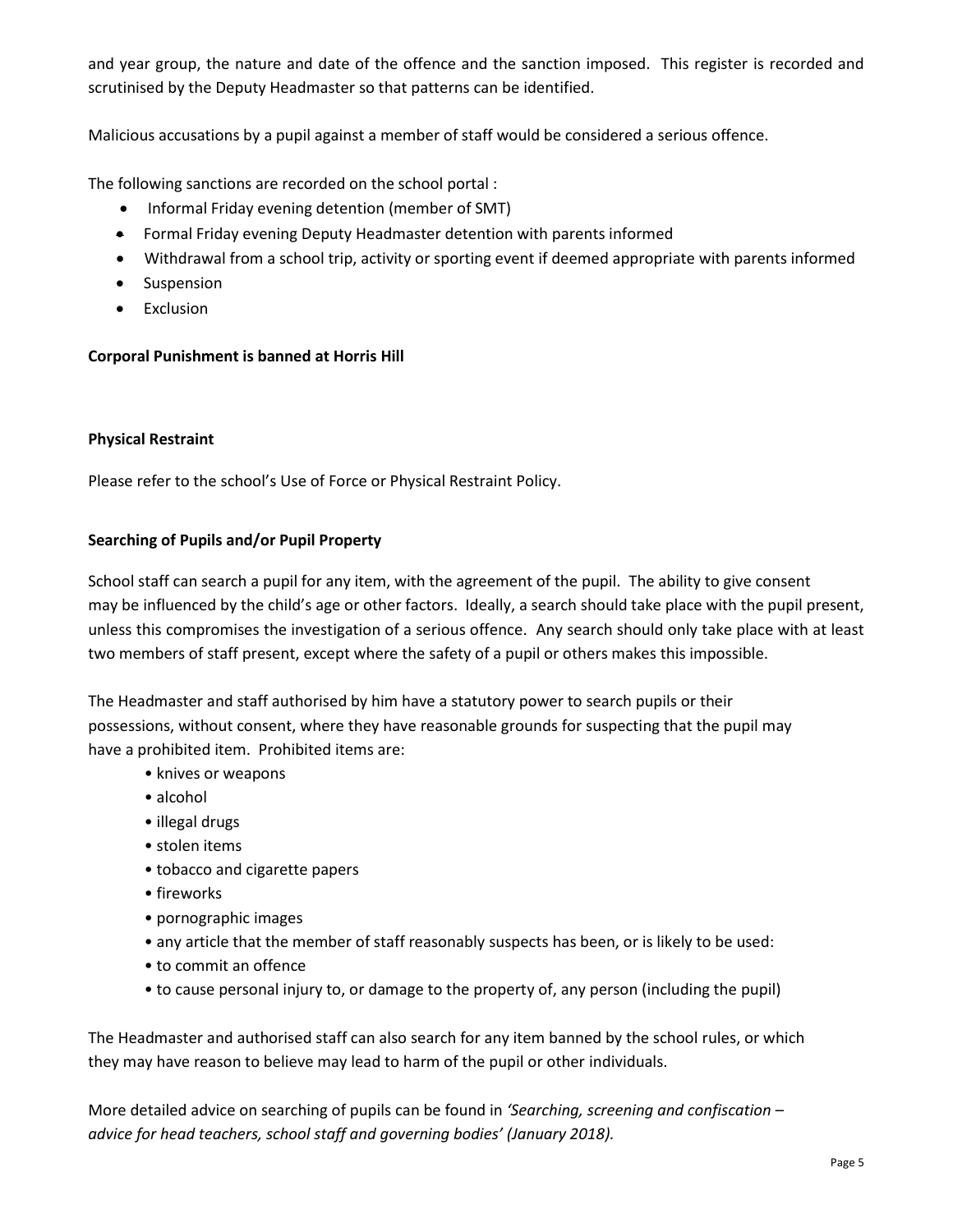#### **Informal Detentions**

If a pupil – having received a minus – has failed to apologise and make amends for his behaviour or continues to behave in a way that clearly demonstrates that he has not made any effort to modify his behaviour he will be asked to attend an informal evening detention with one of the deputy headmasters. He will be required to write an apology to the member of staff who issued the original sanction.

#### **Deputy Headmaster Friday Evening Detentions**

If a pupil registers three serious negative entries on the Engage portal, within the period of a week, then the tutor must alert the Deputy Headmaster who will discuss the details of the individual entries with the pupil. At this meeting the Deputy Headmaster will inform the child that they are in a detention. He will also inform the boy's parents.

If a detention is given it will be undertaken on a Friday evening after supper. The boy will be asked to complete a written behaviour review, which will be checked by the deputy head and shared with the boy's tutor for further discussion.

Deputy Headmaster Detentions may also be given for more serious disciplinary offences (see above)

#### **Further action**

If the same pupil continues to display poor behaviour with three further negative entries, either within the same half of term, or the subsequent one, then further sanctions may be given after discussion with the Headmaster and the relevant tutor(s). This might be a second Deputy Headmaster detention or the withdrawal from an official school event. Ultimately, this could be a Headmaster's Detention.

In the event of a pupil being permanently excluded from the School then the School will manage the pupil's transition sensitively and effectively.

#### **Specific Behavioural sanctions and rewards applied within Lower School**

We are a caring community, whose values are built on mutual trust and respect for all. At the heart of our PHSE curriculum are the 'Show Me Five' rules which permeate every aspect of Lower School life, providing safe guidelines for everyone to follow. The 'Show Me Five' rules are reinforced during circle times, Headmaster's assembly and the weekly 'Huzzah assembly'. Each rule links to a finger on the child's hand to support the child to remember the rules easily and quickly.

'Show me Five' rules Work hard Be kind and helpful Listen to others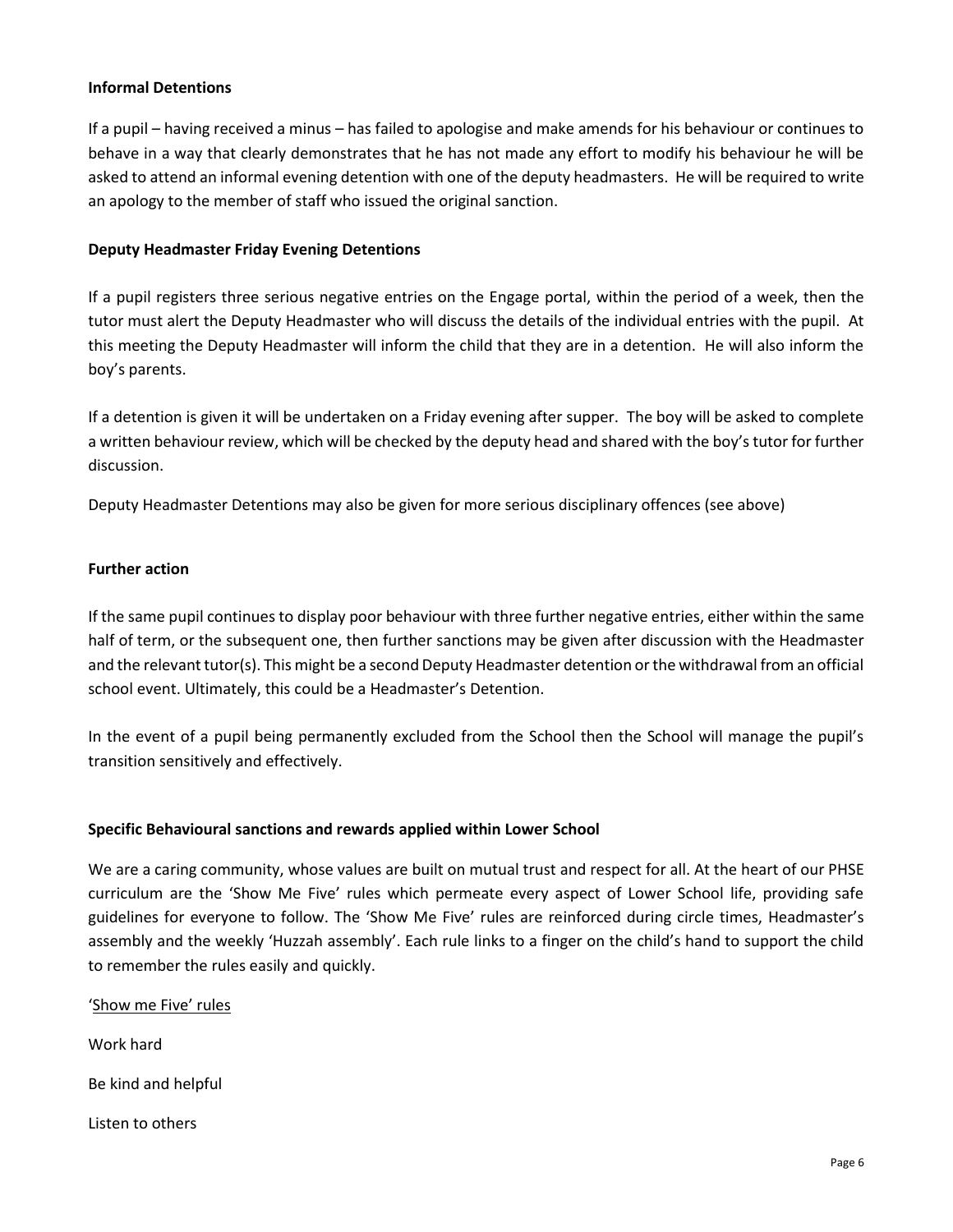Be honest

Look after property

#### **How children are rewarded for good behaviour**

Children are nominated by their class teachers to receive certificates for good work which are presented to them during the weekly 'Horris Hill Huzzah' assembly.

Children are nominated by their class teachers to receive certificates for following the Lower School rules which are presented to them during the weekly 'Horris Hill Huzzah' assembly. Pupils may be mentioned either for effort, progress, good work or behaviour, or to acknowledge acts of kindness in school. Their achievement is also recorded on Tapestry and on the 'Horris Hill Heroes' display board

Staff give children 'Show me Five' high fives when they follow the school rules

Staff congratulate and praise children verbally, on Tapestry and within their written work

Staff give children stickers as rewards for good work and behaviour.

Teachers may send children to show their work to the Headmaster, Deputy Headmaster or Lower School Lead teacher.

#### **Strategies employed for managing minor misbehaviour:**

Distraction. Staff should remove the child from the situation and give them an alternative activity.

Use a non-reactive approach: for example tell the child that their misbehaviour will not gain your attention if that is what they are aiming to do.

Time Out: Staff should remove the child from the activity and sit them quietly for only a few minutes to reflect on their actions and the consequences they may have had.

In all situations the child will be asked to apologise with sincerity to whomever they have upset, child or member of staff.

Minor breaches of discipline are generally dealt with by the class teacher in a caring, supportive and fair manner, with some flexibility regarding age of the child, as far as sanctions are concerned. Each case is treated individually.

In cases of repeated misbehaviour, the child may be sent to the Lower School Lead Teacher, with an explanation of the bad behaviour concerned. The Lower School Lead Teacher will then:

- supervise the child in their own classroom
- if appropriate, keep the child in at break or lunchtime (for an age appropriate amount of time).
- Sanctions in the playground
- A verbal warning from a member of staff.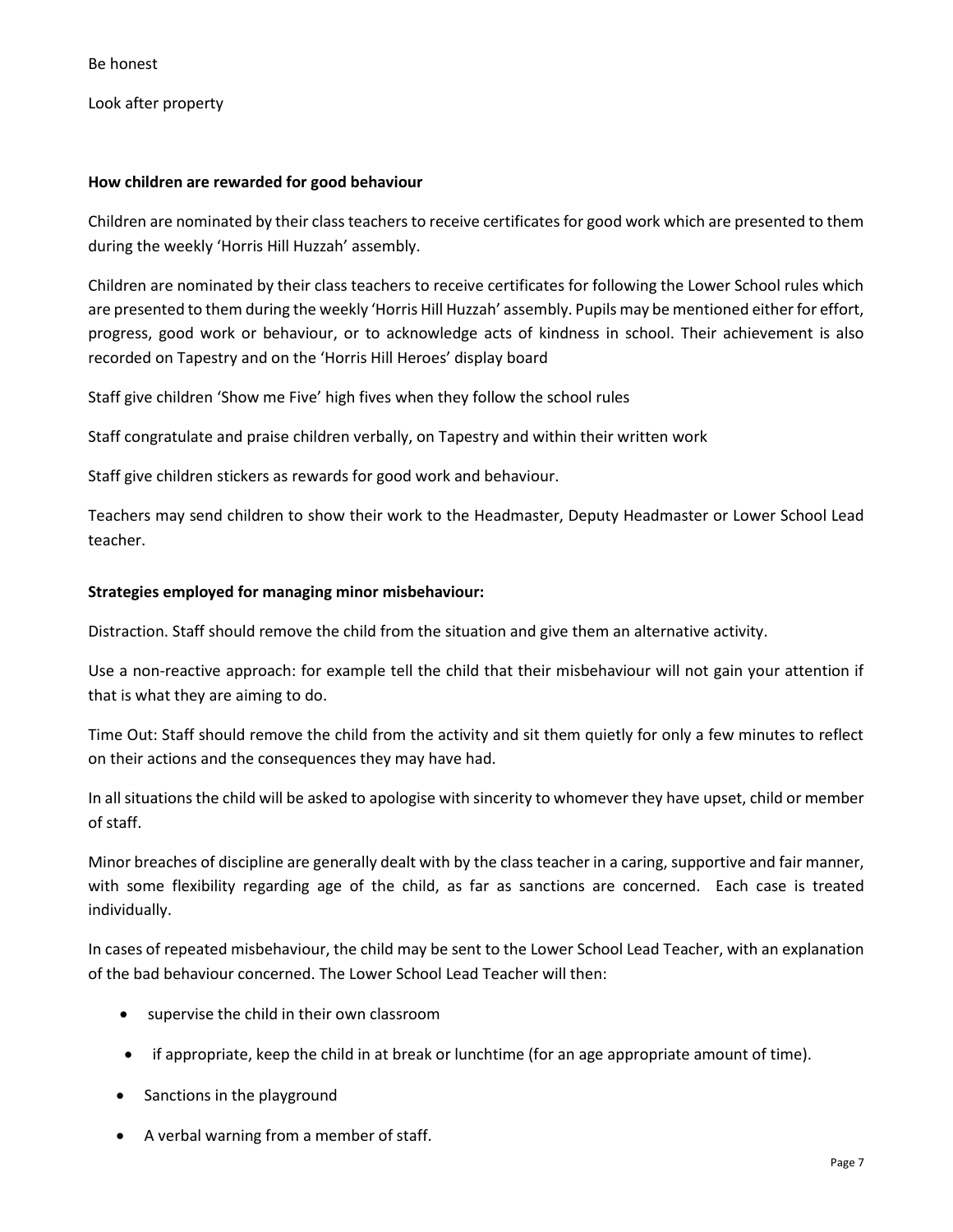• Time out on a playground bench.

If, following a warning and time out, the child continues to misbehave, he will be kept in at lunchtime (for an age appropriate amount of time). Parents will be informed and the information recorded on a 'Behaviour Incident Form' which is kept on file by the Lower School Lead teacher.

## **Managing serious misbehaviour:**

A 'Behaviour Incident Form' is completed for all children who display serious, inappropriate behaviour. The Lower School Lead teacher is made aware of the behaviour and adds any additional comments further to the staff member's notes. Parents are asked to sign the form and are provided with a copy. In cases of biting or injury the teacher will ring the parents of both children to make them aware of the incident before pick up. Where deemed necessary, the Deputy Headmaster will be informed and he will speak to the child concerned and, in incidents of a more serious nature, will arrange interviews with parents and the Lower School Lead teacher.

# **Good Practice**

- Ensure absolute clarity about the expected standard of pupils' behaviour.
- Ensure that behaviour policy is clearly understood by all staff, parents and pupils.
- Display school rules clearly in classes and around the building. Staff and pupils should know what they are.
- Display the tariff of sanctions and rewards in each class.
- Have a system in place for ensuring that children never miss out on sanctions or rewards.

#### **Behaviour Checklist for Teachers**

#### **Classroom**

- Know the names and roles of any adults in class.
- Meet and greet pupils when they come into the classroom.
- Display rules in the class and ensure that the pupils and staff know what they are.
- Display the tariff of sanctions in class.
- Have a system in place to follow through with all sanctions.
- Display the tariff of rewards in class.
- Have a system in place to follow through with all rewards.
- Have a visual timetable on the wall.
- Follow the school behaviour policy.

#### **Pupils**

- Know the names of children.
- Have a plan for children who are likely to misbehave.
- Ensure other adults in the class know the plan.
- Understand pupils' special needs.